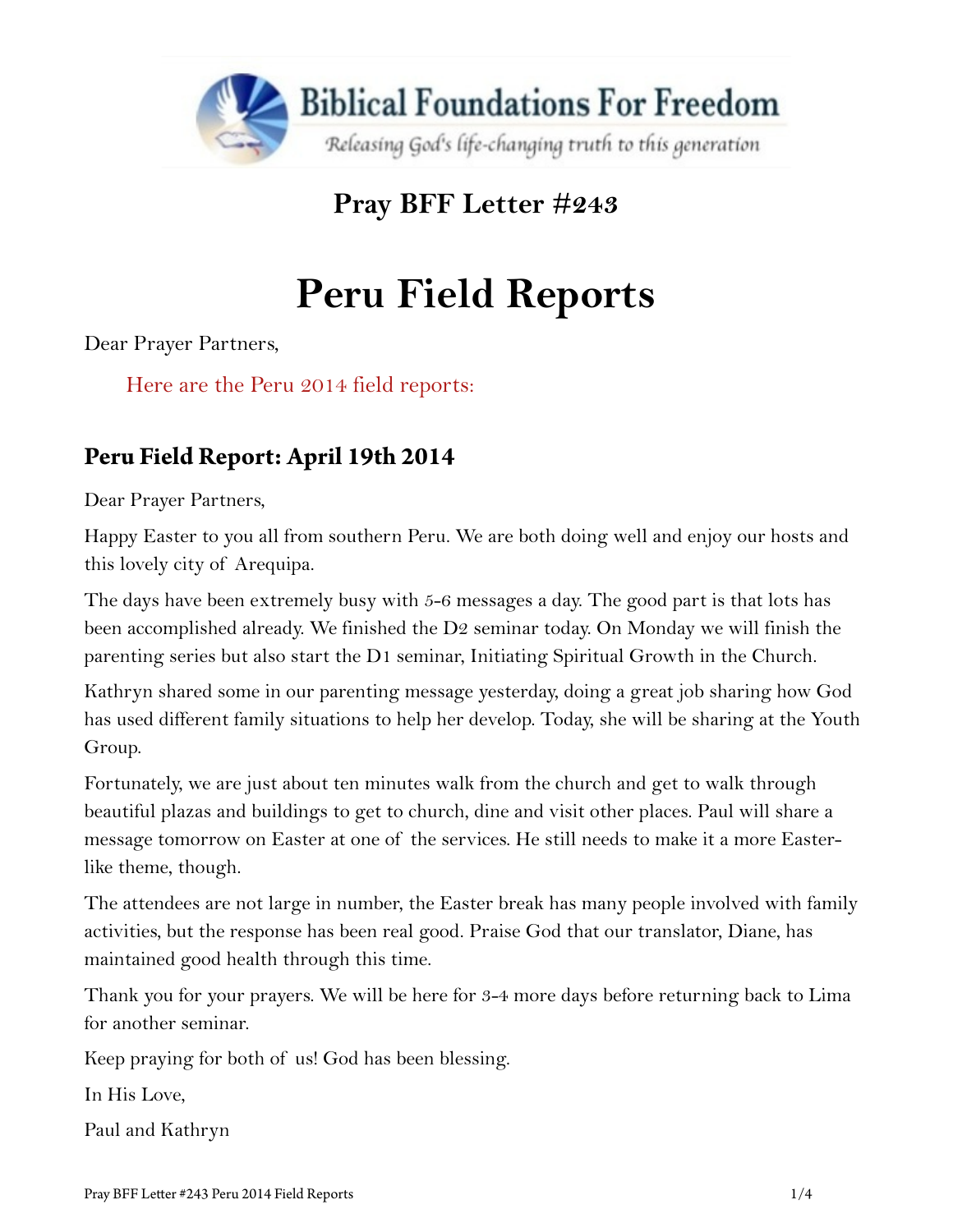### **Peru Field Report: April 24, 2014**

#### **Serving the God of all nations in Peru**

 $\overline{\phantom{a}}$  , where  $\overline{\phantom{a}}$ 



## Serving the God of all nations in Peru

How would you like to live at the base of a large volcano? This second largest city of Peru does! (Actually there a numerous volcanoes surrounding this beautiful city such as Mount Misty here). Each walk from our host's bed and breakfast to the church was a sightseeing trip. Doors 10 feet and higher stared down upon us as we walked down the brick streets. We enjoyed our opportunity to tour an old convent (Santa Catalina) built in the 1500s.

Our first week here has gone so quickly. We were both wondering how could we already be leaving the south? Perhaps because of the pace of things. Paul doesn't usually count by days but messages (29 so far) and is looking forward to a more relaxed pace in Lima where the only seminar is being held at night. The messages were very well received, seeing the changes in the faces and lives of God's people.

Kathryn did a great job sharing two testimonies: With the parenting class, she shared how consequences helped her set up a good life routine. With the 70 large youth group,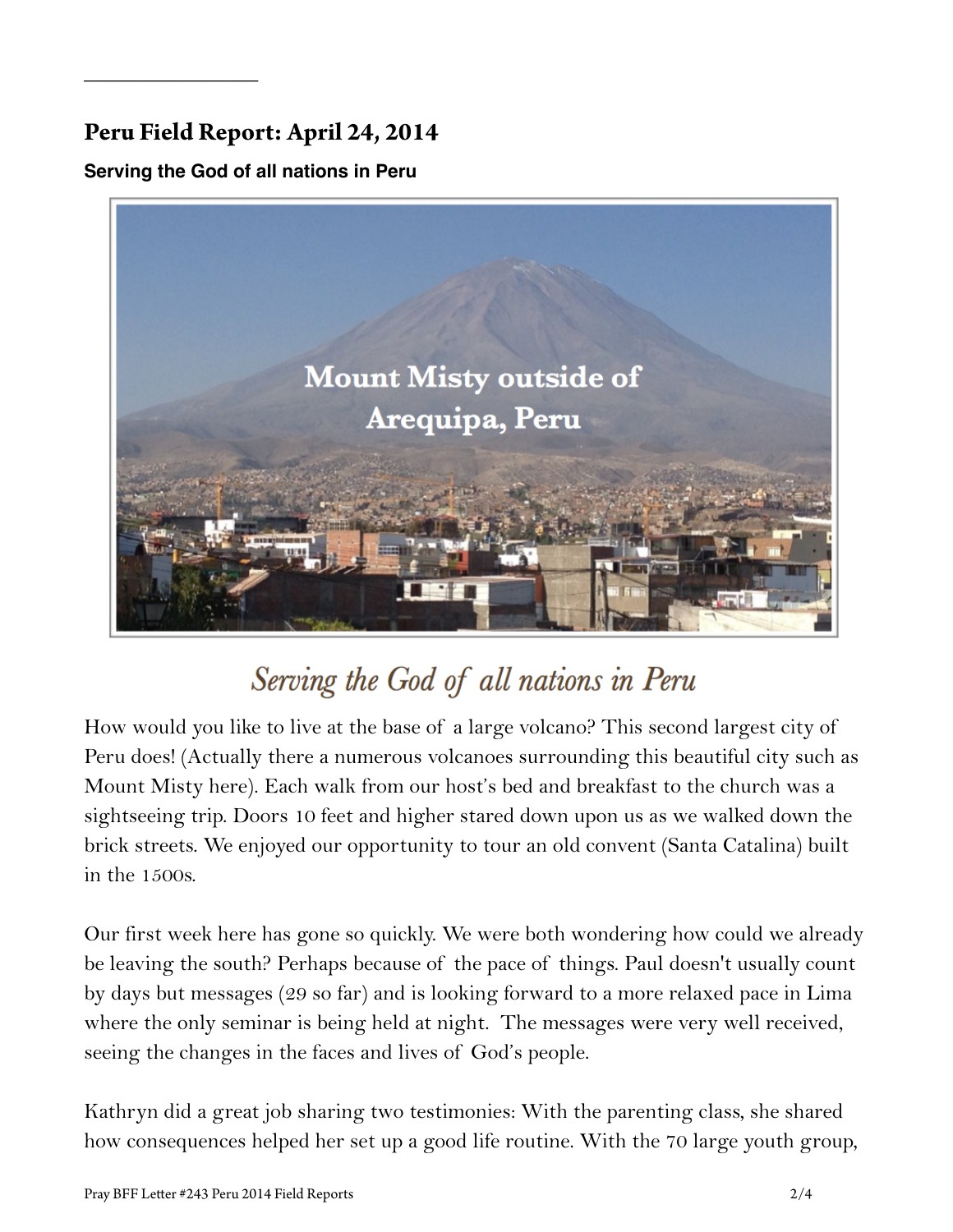she shared about what she learned from growing up in a big family. Communication is only through our one faithful translator who managed to keep up with things, though her throat was persistently troubling her the whole time.

Meanwhile, Paul's larger goals are taking another step forward. When he returns, he has two more full bilingual seminars he can edit and post. What a happy ministry this is! When people just hear about the seminar they missed, they learn they can view/hear the other ones they missed from the internet! The people attending was not usually too large, partly due to Easter week, but by God's grace these online resources will day by day reach out to many others through the internet until Jesus' return (or someone hijacks the internet).

Kathryn and I flew from Arequipa to Lima last night, being safely driven to another host family, the missionary couple that Paul stayed with last year. We were both so exhausted last night. Today, we started off with an authentic Costa Rican breakfast (the wife is from there)! Very nice.

Thank you for your prayers. The time serving our Lord and His people in Peru so far has been tremendous. How wonderful to meet and minister to God's people. They are ever so friendly and hospitable. I am always learning how to be more warm and gracious from them. What a wonderful instruction 'class'!

In Christ's Love,

Paul Bucknell

Thanks so much for your prayers!

\_\_\_\_\_\_\_\_\_\_\_\_\_\_\_\_\_\_\_\_\_\_\_\_\_\_\_\_

Paul

Rev. Paul J. Bucknell, President and Instructor Biblical Foundations for Freedom

Email: [pb@foundationsforfreedom.net](mailto:pb@foundationsforfreedom.net) Phone: (+1) 412-398-4559 (Mobile/txt) 3276 Bainton St, Pittsburgh, PA 15212 USA